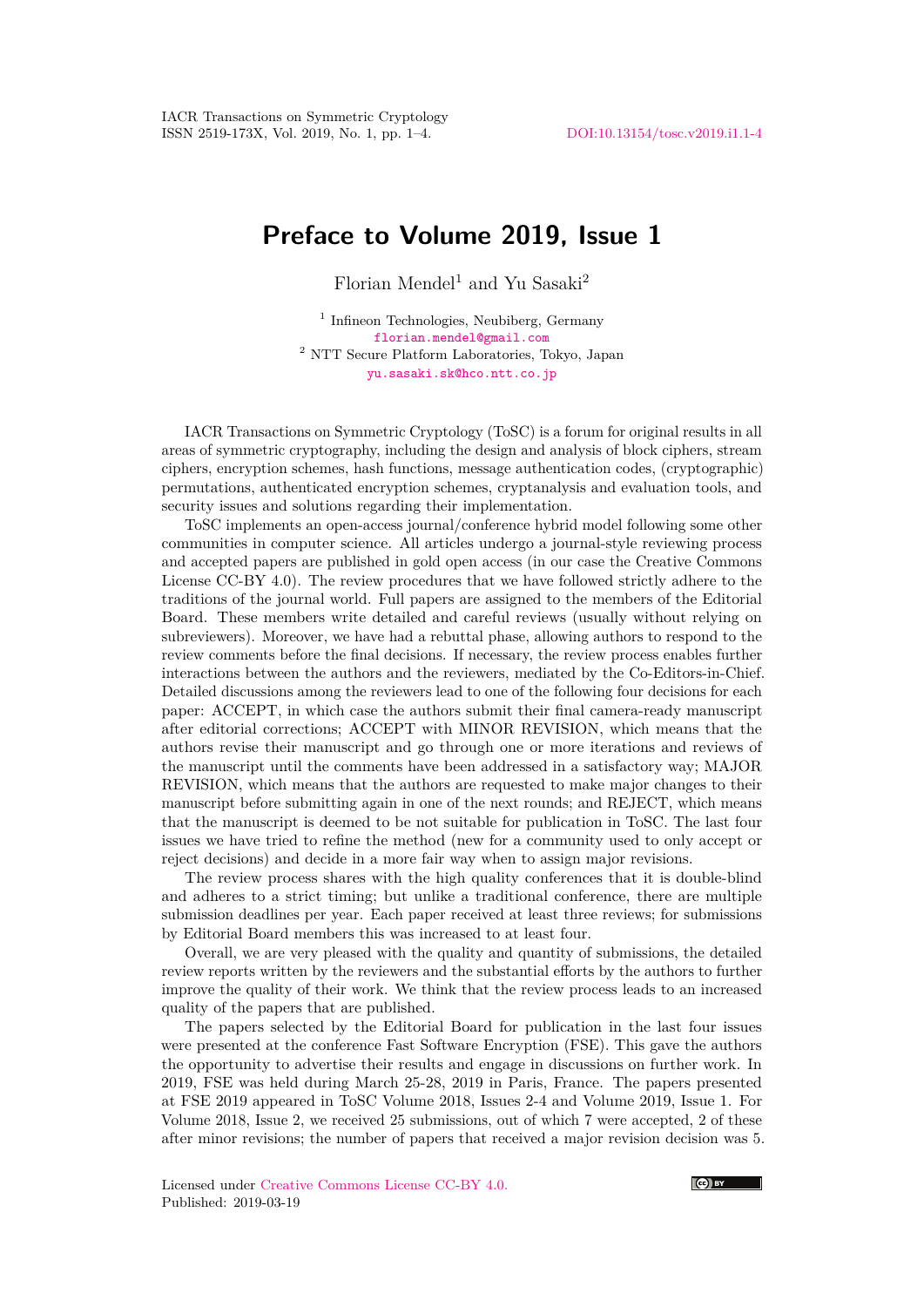For Volume 2018, Issue 3, we received 31 submissions, out of which 10 were accepted, 4 of these after minor revisions; the number of papers that received a major revision decision was 3. For Volume 2018, Issue 4, we received 41 submissions, out of which 8 were accepted, 5 of these after minor revisions; the number of papers that received a major revision decision was 5. For Volume 2019, Issue 1, we received 45 submissions, out of which 11 were accepted, 3 of these after minor revisions; the number of papers that received a major revision decision was 8.

Besides the 36 selected talks, the program included one invited talk by Gregor Leander on non-linear invariant attacks, María Naya-Plasencia on post-quantum security of symmetric-key cryptography, and Jian Guo on cryptanalysis of Keccak based constructions. The conference also featured a rump session, chaired by Pierre Karpman and Brice Minaud, with several short informal presentations. As it is tradition for FSE, the Editorial Board also selected a best paper, based on the scientific quality and contribution. The Editorial Board has decided to give the award to the paper by Léo Perrin entitled "Partitions in the S-Box of Streebog and Kuznyechik".

We would like to thank the authors of all submissions for contributing high quality submissions and giving us the opportunity to compile a good and diverse program. In particular, we would like to thank the Editorial Board members; we value their hard work and dedication to write constructive and detailed reviews and to engage in interesting discussions. Many Editorial Board members spent additional time as shepherds to help the authors improving their works. We would also like to thank the subreviewers for their efforts. We are profoundly indebted to the conference General Chair Jérémy Jean for his hard work to make the conference a success. We also would like to thank Anne Canteaut, Shai Halevi, Gregor Leander, and Friedrich Wiemer for their work and support. Finally, we would like to thank ANSSI, Thalès, INRIA, Ledger, ENS PSL, Pôle d'Excellence Cyber, CryptoExperts, Idemia, CyberCrypt, DIM RFSI, and Région Ile de France for their generous support of the conference.

We hope that the papers in this volume of IACR Transactions on Symmetric Cryptology (ToSC) prove valuable and we are glad to see that ToSC is becoming the leading international venue publishing the top research on symmetric cryptology.

March 2019 Florian Mendel Yu Sasaki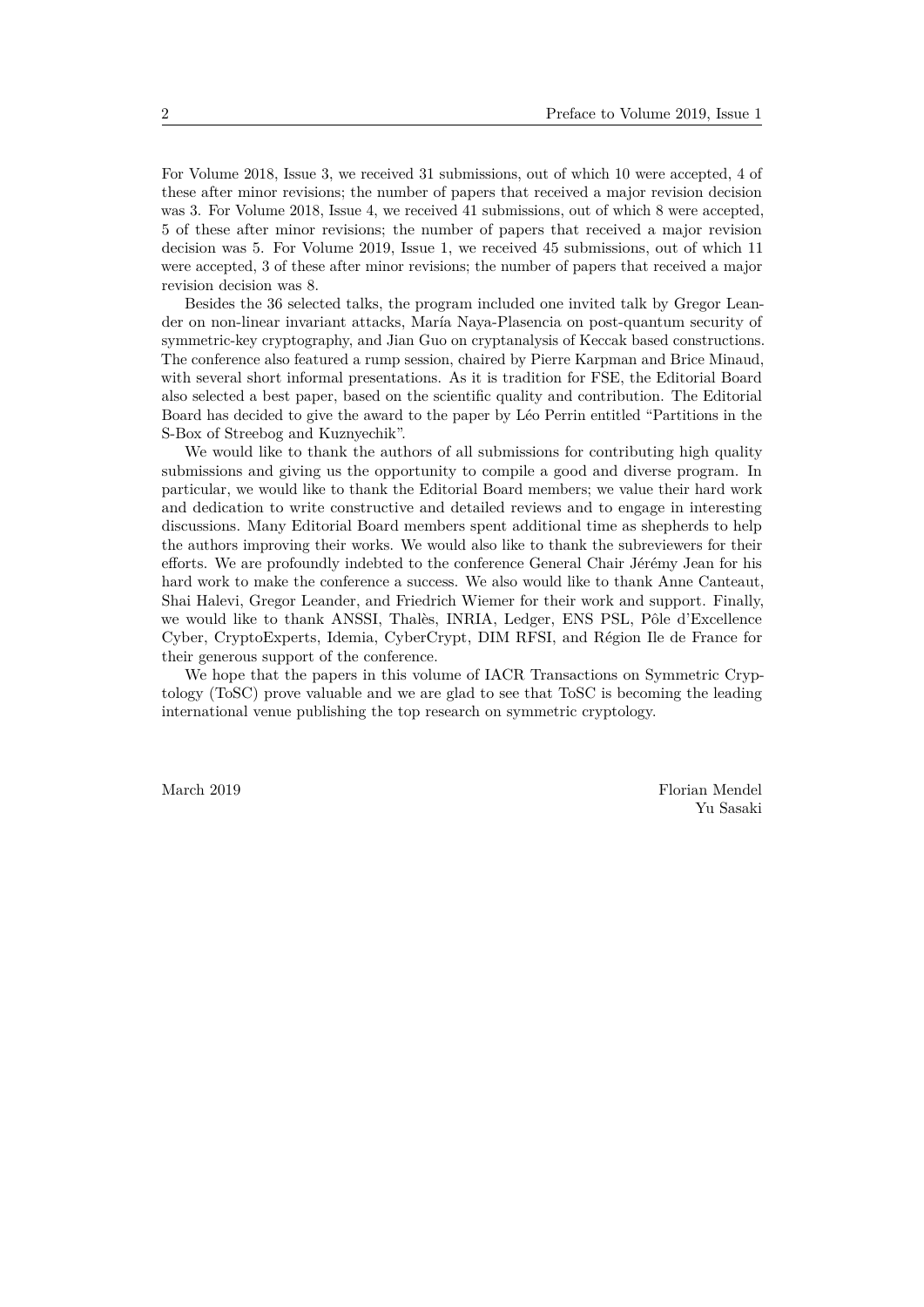## **Editorial Board**

Frederik Armknecht University of Mannheim, Germany Subhadeep Banik EPFL, Switzerland Daniel J. Bernstein University of Illinois at Chicago, USA Alex Biryukov University of Luxembourg, Luxembourg Christina Boura University of Versailles, France Anne Canteaut Inria, France Carlos Cid Royal Holloway University of London, United Kingdom Joan Daemen Radboud University, Netherlands and STMicroelectronics Belgium Patrick Derbez University of Rennes 1, France Itai Dinur Ben Gurion University, Israel Christoph Dobraunig TU Graz, Austria Orr Dunkelman University of Haifa, Israel Maria Eichlseder TU Graz, Austria Jian Guo NTU, Singapore Takanori Isobe University of Hyogo, Japan Tetsu Iwata Nagoya University, Japan Jérémy Jean ANSSI, France Pierre Karpman Université Grenoble Alpes, France Nathan Keller Bar-Ilan University, Israel Stefan Kölbl DTU, Denmark Virginie Lallemand University of Bochum, Germany Gregor Leander University of Bochum, Germany Jooyoung Lee KAIST, Korea Gaëtan Leurent Inria, France Stefan Lucks Bauhaus-Universität Weimar, Germany Subhamoy Maitra ISI, India Willi Meier FHNW, Switzerland Bart Mennink Radboud University, Netherlands Nicky Mouha NIST, USA Maria Naya-Plasencia Inria, France Samuel Neves University of Coimbra, Portugal Ivica Nikolić National University of Singapore, Singapore Kaisa Nyberg Aalto University, Finland Bart Preneel KU Leuven, Belgium Arnab Roy University of Bristol, United Kingdom Martin Schläffer Infineon Technologies, Germany Yannick Seurin ANSSI, France Hadi Soleimany Shahid Beheshti University, Iran Ling Song NTU, Singapore and Chinese Academy of Sciences, China Marc Stevens CWI, Netherlands Elmar Tischhauser DTU, Denmark Yosuke Todo NTT Secure Platform Laboratories, Japan Gilles Van Assche STMicroelectronics, Belgium Damian Vizár EPFL, Switzerland Lei Wang Shanghai Jiao Tong University, China